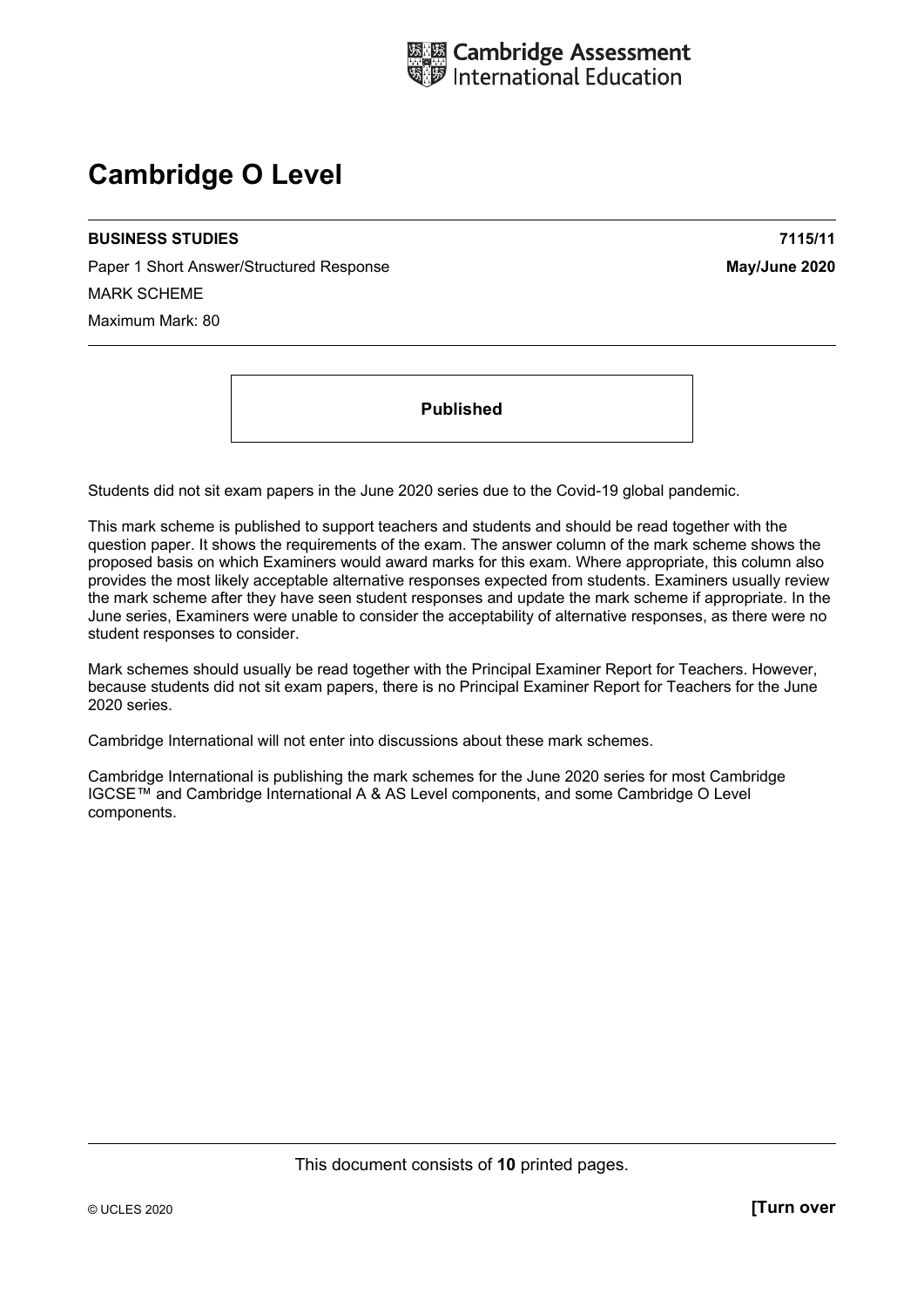## **Generic Marking Principles**

These general marking principles must be applied by all examiners when marking candidate answers. They should be applied alongside the specific content of the mark scheme or generic level descriptors for a question. Each question paper and mark scheme will also comply with these marking principles.

GENERIC MARKING PRINCIPLE 1:

Marks must be awarded in line with:

- the specific content of the mark scheme or the generic level descriptors for the question
- the specific skills defined in the mark scheme or in the generic level descriptors for the question
- the standard of response required by a candidate as exemplified by the standardisation scripts.

GENERIC MARKING PRINCIPLE 2:

Marks awarded are always **whole marks** (not half marks, or other fractions).

GENERIC MARKING PRINCIPLE 3:

Marks must be awarded **positively**:

- marks are awarded for correct/valid answers, as defined in the mark scheme. However, credit is given for valid answers which go beyond the scope of the syllabus and mark scheme, referring to your Team Leader as appropriate
- marks are awarded when candidates clearly demonstrate what they know and can do
- marks are not deducted for errors
- marks are not deducted for omissions
- answers should only be judged on the quality of spelling, punctuation and grammar when these features are specifically assessed by the question as indicated by the mark scheme. The meaning, however, should be unambiguous.

GENERIC MARKING PRINCIPLE 4:

Rules must be applied consistently e.g. in situations where candidates have not followed instructions or in the application of generic level descriptors.

GENERIC MARKING PRINCIPLE 5:

Marks should be awarded using the full range of marks defined in the mark scheme for the question (however; the use of the full mark range may be limited according to the quality of the candidate responses seen).

GENERIC MARKING PRINCIPLE 6:

Marks awarded are based solely on the requirements as defined in the mark scheme. Marks should not be awarded with grade thresholds or grade descriptors in mind.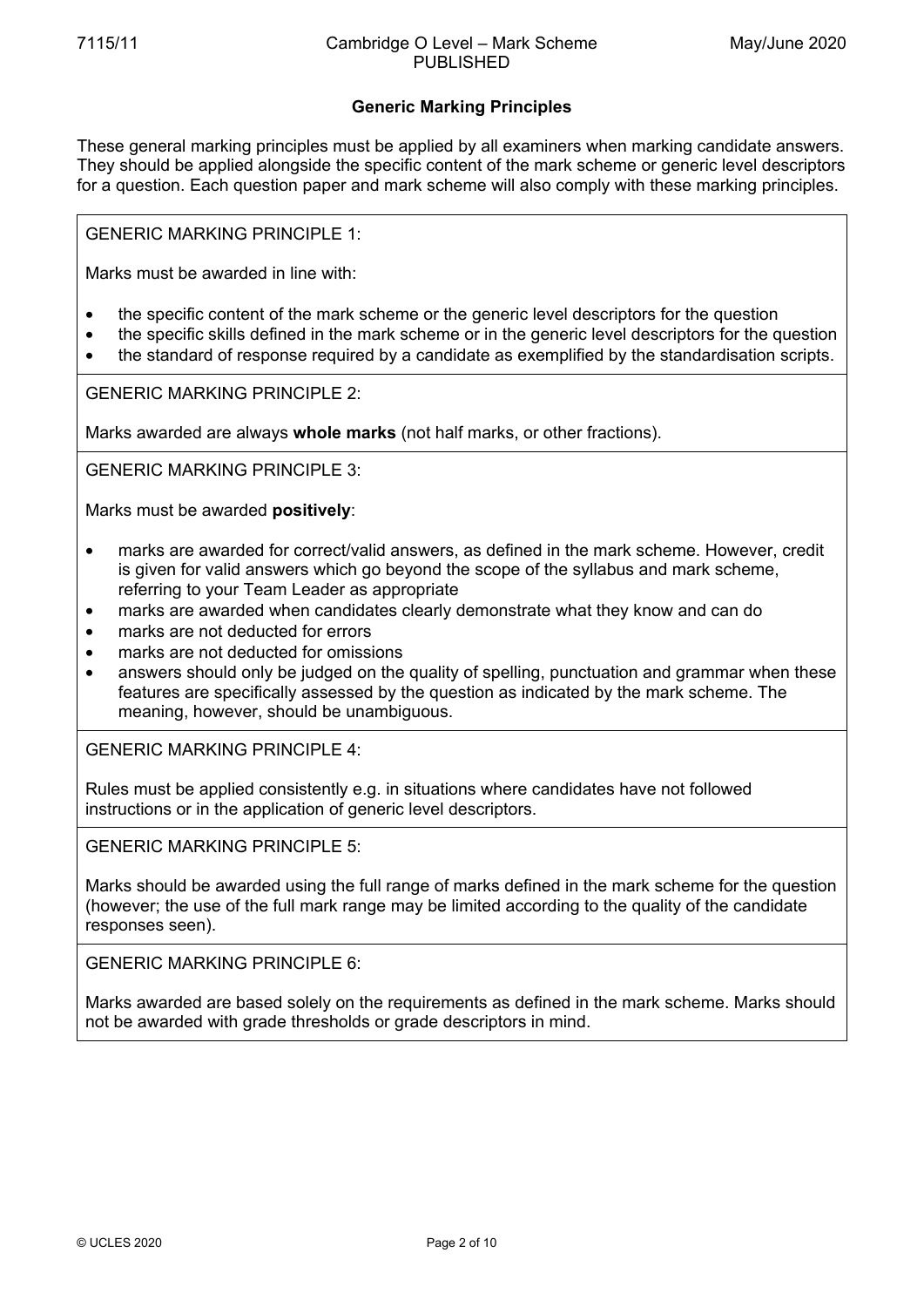### 7115/11 Cambridge O Level – Mark Scheme PUBLISHED

| <b>Question</b> | <b>Answer</b>                                                                                                                                                                                                                                                                                                                                                                                                                                                                                       | <b>Marks</b> |
|-----------------|-----------------------------------------------------------------------------------------------------------------------------------------------------------------------------------------------------------------------------------------------------------------------------------------------------------------------------------------------------------------------------------------------------------------------------------------------------------------------------------------------------|--------------|
| 1(a)            | Define 'crowd-funding'.                                                                                                                                                                                                                                                                                                                                                                                                                                                                             | $\mathbf{2}$ |
|                 | Award 2 marks for a full definition. Award 1 mark for a partial definition.                                                                                                                                                                                                                                                                                                                                                                                                                         |              |
|                 | Asking a large number of people each for a small amount of money to raise<br>finance for a project [2]                                                                                                                                                                                                                                                                                                                                                                                              |              |
|                 | Partial definition: asking general public/people to give money [1]                                                                                                                                                                                                                                                                                                                                                                                                                                  |              |
| 1(b)            | State two economies of scale.                                                                                                                                                                                                                                                                                                                                                                                                                                                                       | $\mathbf{2}$ |
|                 | Award 1 mark per economy of scale.                                                                                                                                                                                                                                                                                                                                                                                                                                                                  |              |
|                 | Two from:<br>Purchasing/bulk buying<br>٠<br>Marketing<br>٠<br>Technical<br>$\bullet$<br>Financial<br>$\bullet$<br><b>Risk bearing</b><br>$\bullet$<br>Managerial<br>$\bullet$                                                                                                                                                                                                                                                                                                                       |              |
| 1(c)            | Outline two reasons why a bank might want Kara to produce a<br>business plan before agreeing to give a loan.                                                                                                                                                                                                                                                                                                                                                                                        | 4            |
|                 | Award 1 mark for each relevant reason.<br>Award 1 mark for each relevant reference to this business.                                                                                                                                                                                                                                                                                                                                                                                                |              |
|                 | Points might include:<br>Supports request for finance/shows ability to repay [k] increasing chance<br>$\bullet$<br>of getting finance for her candle business [app]<br>Shows planning/thought seriously about issues [k] such as recognising<br>$\bullet$<br>that cash-flow is a problem [app]<br>Provide (important) information about business [k] such as demand is<br>increasing [app]<br>Shows what security/assets the business has which can be used to<br>$\bullet$<br>support any loan [k] |              |
|                 | Other appropriate responses should also be credited.                                                                                                                                                                                                                                                                                                                                                                                                                                                |              |
|                 | Note: The focus of the question is from the viewpoint of the bank and not the<br>business.                                                                                                                                                                                                                                                                                                                                                                                                          |              |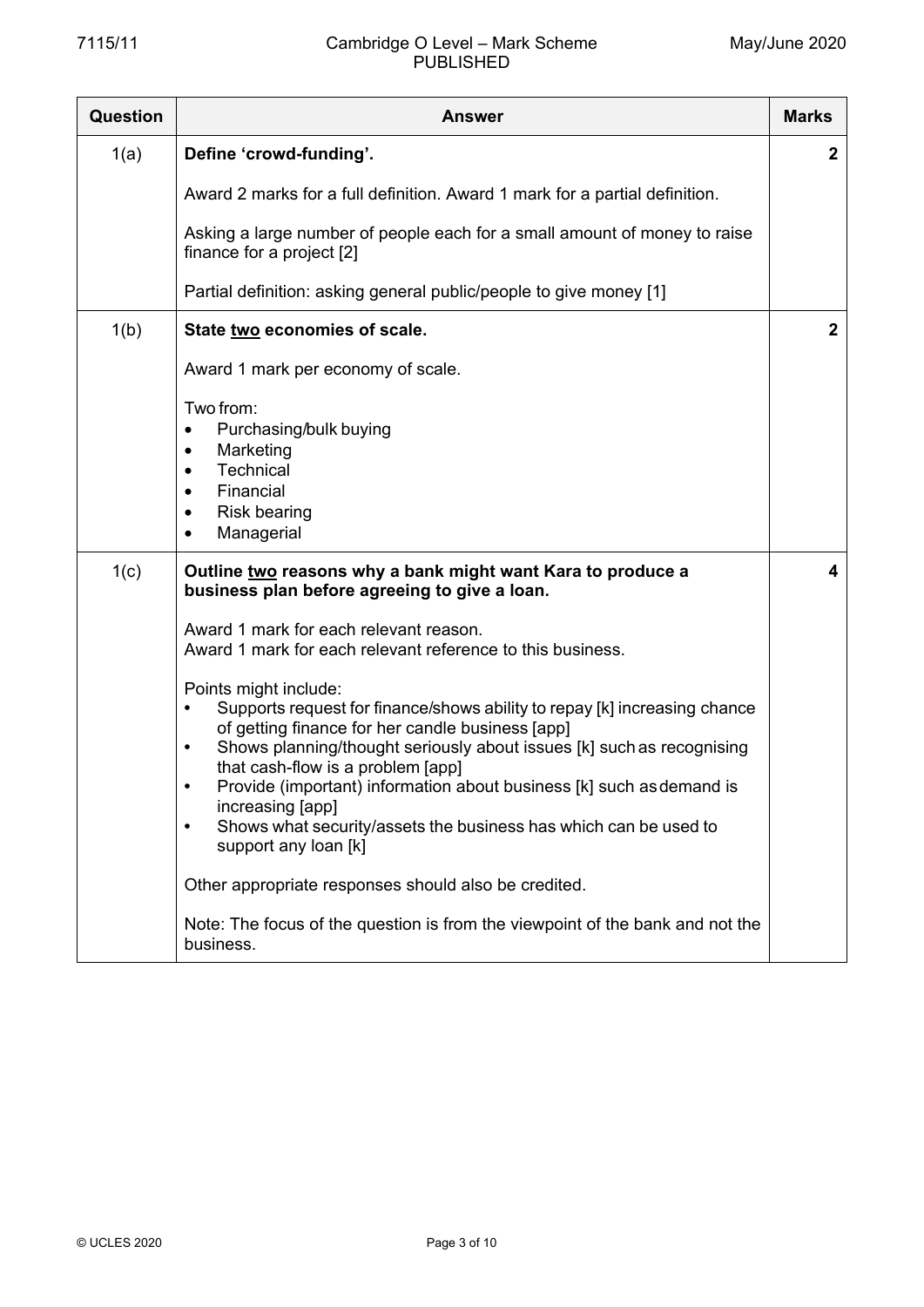| Question | <b>Answer</b>                                                                                                                                                                                                                                                                                                                                                                                                                                                                                                                                                                                   | <b>Marks</b> |
|----------|-------------------------------------------------------------------------------------------------------------------------------------------------------------------------------------------------------------------------------------------------------------------------------------------------------------------------------------------------------------------------------------------------------------------------------------------------------------------------------------------------------------------------------------------------------------------------------------------------|--------------|
| 1(d)     | Explain two factors Kara should consider when deciding whether to<br>increase prices.                                                                                                                                                                                                                                                                                                                                                                                                                                                                                                           | 6            |
|          | Award 1 mark for identification of each relevant factor (max 2).<br>Award 1 mark for each relevant reference made to this business (max 2).<br>Award 1 mark for each relevant explanation (max 2).                                                                                                                                                                                                                                                                                                                                                                                              |              |
|          | Points might include:<br>Level of competition/selling price of competitors [k] for candles [app] as<br>a higher price could mean fewer customers [an]<br>Cost of production [k] as a higher price should improve her profit margin<br>$\bullet$<br>[an] especially as she does not benefit from economies of scale [app]<br>Price elasticity of demand [k] as if price elastic a higher price will result<br>$\bullet$<br>in a greater fall in demand [an] so revenue this year may not be \$50 000<br>[app]<br>Brand image/reputation [k] as higher price might suggest better quality<br>[an] |              |
|          | Other appropriate responses should also be credited.                                                                                                                                                                                                                                                                                                                                                                                                                                                                                                                                            |              |
| 1(e)     | Do you think delaying payments to suppliers is the best way for a<br>small business to improve its cash-flow? Justify your answer.                                                                                                                                                                                                                                                                                                                                                                                                                                                              | 6            |
|          | Award up to 2 marks for identification of relevant points or alternative ways.<br>Award up to 2 marks for relevant development.<br>Award 2 marks for justified decision as to whether delaying payments to<br>suppliers is the best way for a small business to improve its cash-flow.<br>Points might include:                                                                                                                                                                                                                                                                                 |              |
|          | Delaying payment will allow them to delay cash outflow [k]<br>$\bullet$<br>Suppliers may be unwilling to supply materials [k] and without the<br>$\bullet$<br>necessary materials would not be able to generate any cash inflows [an]                                                                                                                                                                                                                                                                                                                                                           |              |
|          | Other options might include:<br>Ask customers to pay more quickly [k] but could result in fewer<br>customers leading to lower cash inflows [an]<br>Arrange an overdraft/short-term loan [k] but could be charged interest<br>$\bullet$<br>which would increase cash outflows [an]<br>Sell unwanted non-current assets [k] which would free upcash currently<br>$\bullet$<br>tied up in the business [an]                                                                                                                                                                                        |              |
|          | Buy cheaper materials [k] which would reduce cash outflows [an]<br>$\bullet$<br>Justification might include:<br>As the business is small suppliers may not be willing to offer credit as<br>they are seen as too high a risk so this may not be an option for a small<br>business. [eval] [eval]                                                                                                                                                                                                                                                                                                |              |
|          | Other appropriate responses should also be credited.                                                                                                                                                                                                                                                                                                                                                                                                                                                                                                                                            |              |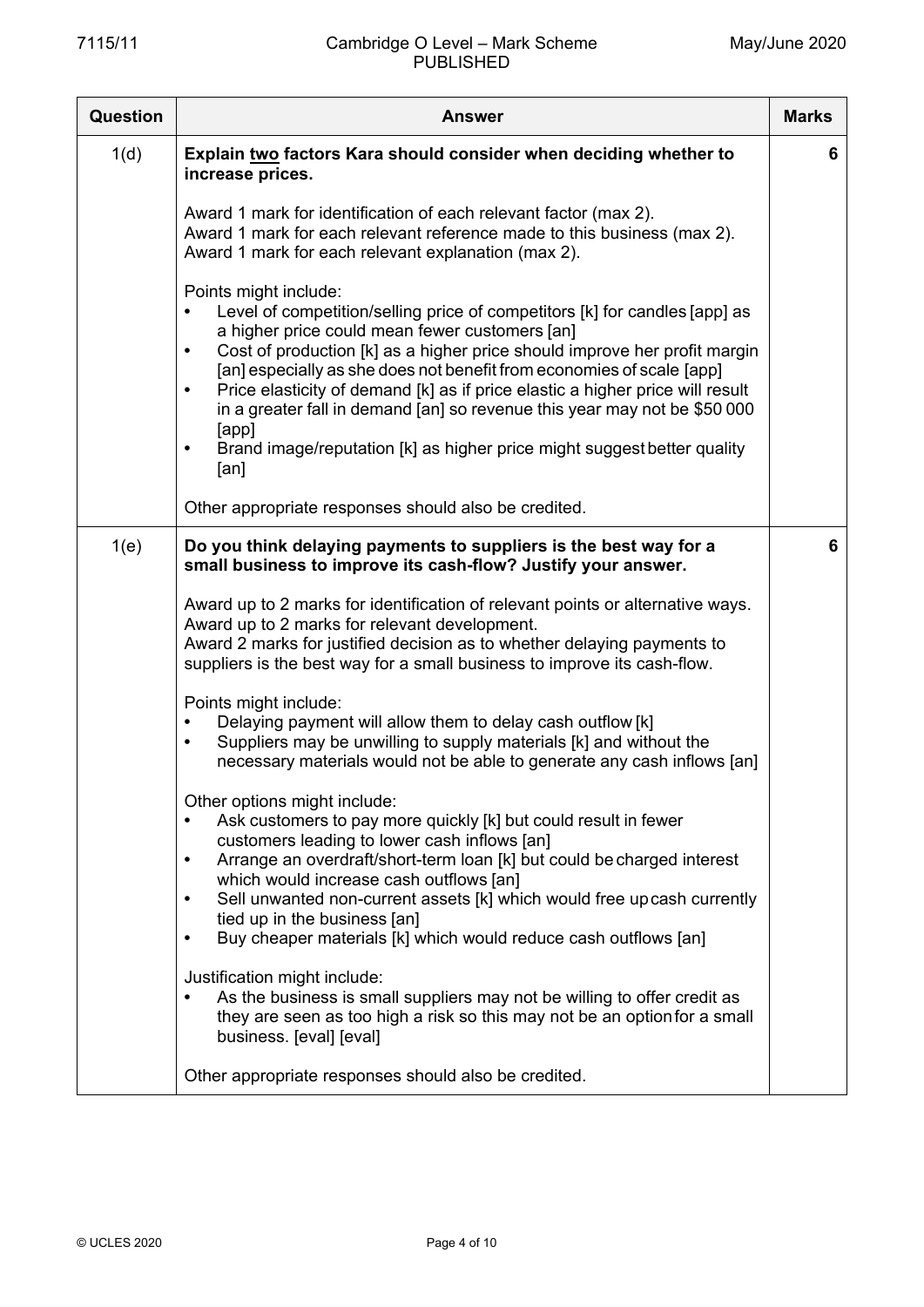### 7115/11 Cambridge O Level – Mark Scheme PUBLISHED

| <b>Question</b> | <b>Answer</b>                                                                                                  | <b>Marks</b> |
|-----------------|----------------------------------------------------------------------------------------------------------------|--------------|
| 2(a)            | Define 'multinational company'.                                                                                | $\mathbf{2}$ |
|                 | Award 2 marks for a full definition. Award 1 mark for a partial definition.                                    |              |
|                 | A business with factories, production or service operations in more than one<br>country [2]                    |              |
|                 | A business with production or service operation in another country outside<br>its normal area of operation [2] |              |
|                 | Partial definition e.g. works/operates in more than one country [1]                                            |              |
| 2(b)            | State two ways of motivating employees.                                                                        | $\mathbf{2}$ |
|                 | Award 1 mark per way.                                                                                          |              |
|                 | Points might include:                                                                                          |              |
|                 | financial bonuses<br>$\bullet$<br>performance related pay<br>$\bullet$                                         |              |
|                 | fringe benefits (or examples but allow only once)<br>$\bullet$<br>profit share<br>$\bullet$                    |              |
|                 | provide opportunities for promotion<br>$\bullet$                                                               |              |
|                 | job rotation<br>$\bullet$<br>job enrichment<br>$\bullet$                                                       |              |
|                 | job enlargement<br>$\bullet$                                                                                   |              |
|                 | training opportunities<br>$\bullet$<br>increase rate of pay<br>$\bullet$                                       |              |
|                 | employee of the month/award schemes<br>$\bullet$                                                               |              |
|                 | praise<br>$\bullet$                                                                                            |              |
|                 | Other appropriate responses should also be credited.                                                           |              |
| 2(c)            | State four factors that might affect the leadership style used by a<br>manager.                                | 4            |
|                 | Award 1 mark for each relevant factor.                                                                         |              |
|                 | Points may include:                                                                                            |              |
|                 | Personality of leader/manager<br>$\bullet$<br>Skills of leader<br>$\bullet$                                    |              |
|                 | Skills of employees                                                                                            |              |
|                 | Work to be done<br>Size of business                                                                            |              |
|                 | Organisational structure                                                                                       |              |
|                 | Other appropriate responses should also be credited.                                                           |              |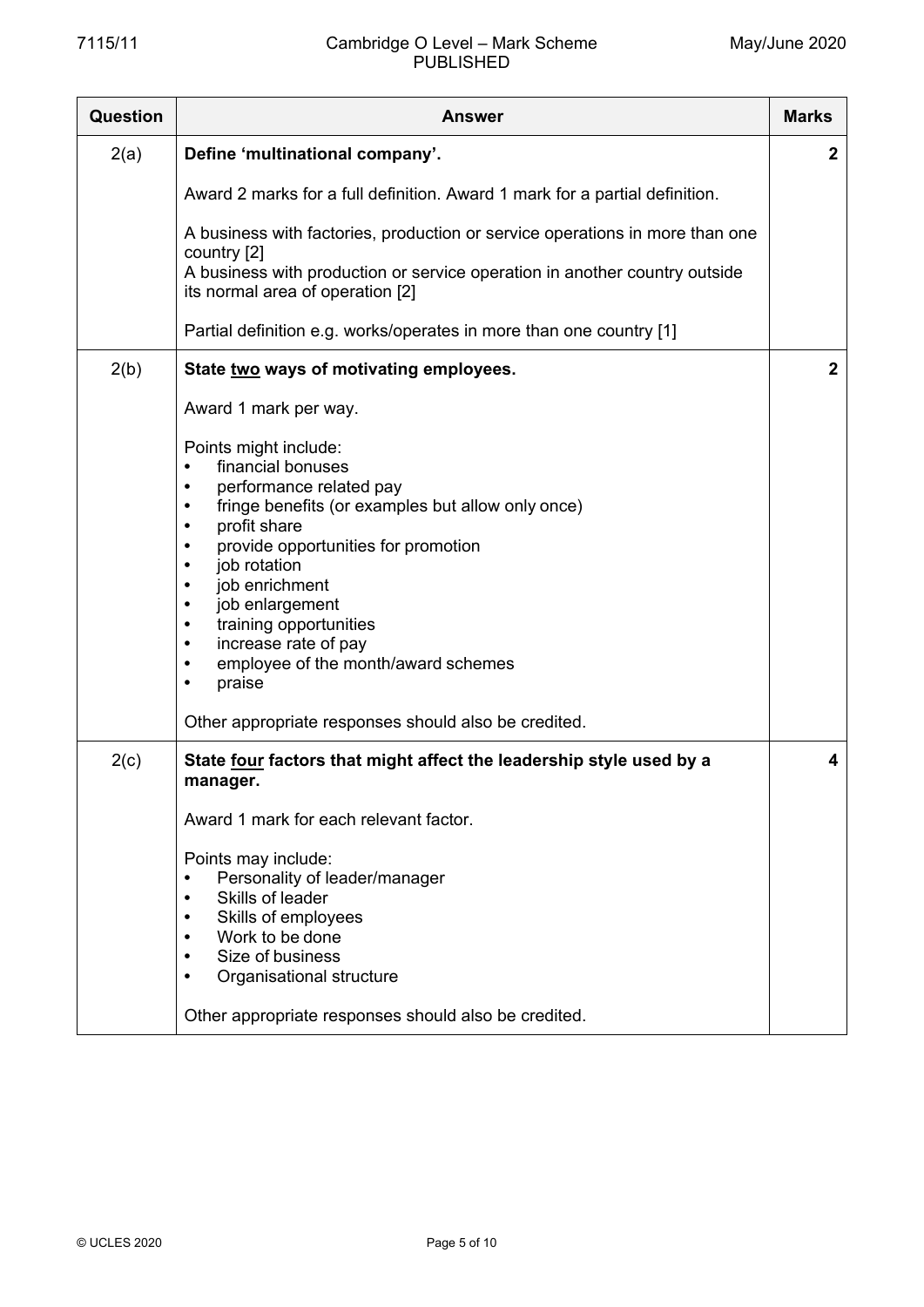| <b>Question</b> | <b>Answer</b>                                                                                                                                                                                                                                                                                                                                                                                                                                                                                                                                                                                                                                                                                                                                                                                                                                                                                                                                                                                                                                                                                                                                                                                                                                                                                                                                                                                                                                                                                                                                                                       | <b>Marks</b> |
|-----------------|-------------------------------------------------------------------------------------------------------------------------------------------------------------------------------------------------------------------------------------------------------------------------------------------------------------------------------------------------------------------------------------------------------------------------------------------------------------------------------------------------------------------------------------------------------------------------------------------------------------------------------------------------------------------------------------------------------------------------------------------------------------------------------------------------------------------------------------------------------------------------------------------------------------------------------------------------------------------------------------------------------------------------------------------------------------------------------------------------------------------------------------------------------------------------------------------------------------------------------------------------------------------------------------------------------------------------------------------------------------------------------------------------------------------------------------------------------------------------------------------------------------------------------------------------------------------------------------|--------------|
| 2(d)            | Explain two ways BCK could contribute to sustainable development.                                                                                                                                                                                                                                                                                                                                                                                                                                                                                                                                                                                                                                                                                                                                                                                                                                                                                                                                                                                                                                                                                                                                                                                                                                                                                                                                                                                                                                                                                                                   | 6            |
|                 | Award 1 mark for identification of each relevant way (max 2).<br>Award 1 mark for each relevant reference made to this business (max 2).<br>Award 1 mark for each relevant explanation (max 2).                                                                                                                                                                                                                                                                                                                                                                                                                                                                                                                                                                                                                                                                                                                                                                                                                                                                                                                                                                                                                                                                                                                                                                                                                                                                                                                                                                                     |              |
|                 | Points might include:<br>Reduce output [k] of gold [app] so only extract amount required (to meet<br>$\bullet$<br>demand) [an]<br>Use renewable energy [k] so need to use fewer natural resources [an]<br>$\bullet$<br>when operating its mines [app]<br>Restore land to nature when finished [k] so land can be reused for other<br>$\bullet$<br>purposes [an]<br>Increase efficiency [k] of its 10000 employees [app] so waste fewer<br>$\bullet$<br>resources [an]<br>Change methods of working [k]<br>$\bullet$                                                                                                                                                                                                                                                                                                                                                                                                                                                                                                                                                                                                                                                                                                                                                                                                                                                                                                                                                                                                                                                                 |              |
|                 | Other appropriate responses should also be credited.                                                                                                                                                                                                                                                                                                                                                                                                                                                                                                                                                                                                                                                                                                                                                                                                                                                                                                                                                                                                                                                                                                                                                                                                                                                                                                                                                                                                                                                                                                                                |              |
| 2(e)            | Do you think using communication methods based on information<br>technology (IT) is the best way for a large business to communicate<br>with its suppliers? Justify your answer.<br>Award up to 2 marks for identification of relevant issues. Award up to 2<br>marks for relevant development of points.<br>Award 2 marks for justified decision as to whether using communication<br>methods based on information technology (IT) is the best way for a large<br>business to communicate with its suppliers.<br>Points might include:<br>Phone call as can obtain immediate feedback [k] but may not be able to<br>$\bullet$<br>contact the person when needed [an]<br>Emails allow the receiver to read the message when it's convenient to [k]<br>$\bullet$<br>but may not read it/see it as junk mail [an] but could contain lots of<br>detailed information [an]<br>Choice could depend on location of supplier e.g. local or inanother<br>$\bullet$<br>country/how much information need to include [k]<br>Other methods<br>Meetings [k] allows for feedback [an] but can be difficult to arrange a<br>suitable time when everyone can attend [an]<br>Letter [k] have a copy that can refer back to [an] but language used may<br>$\bullet$<br>not be clear if use technical language [an]<br>Justification might include:<br>Yes, especially if its urgent as electronic methods are usually quicker -<br>$\bullet$<br>so action/changes can be made sooner so that operations are not delayed<br>- which could be very costly especially for large business. [eval] [eval] | 6            |
|                 | Other appropriate responses should also be credited.                                                                                                                                                                                                                                                                                                                                                                                                                                                                                                                                                                                                                                                                                                                                                                                                                                                                                                                                                                                                                                                                                                                                                                                                                                                                                                                                                                                                                                                                                                                                |              |
|                 |                                                                                                                                                                                                                                                                                                                                                                                                                                                                                                                                                                                                                                                                                                                                                                                                                                                                                                                                                                                                                                                                                                                                                                                                                                                                                                                                                                                                                                                                                                                                                                                     |              |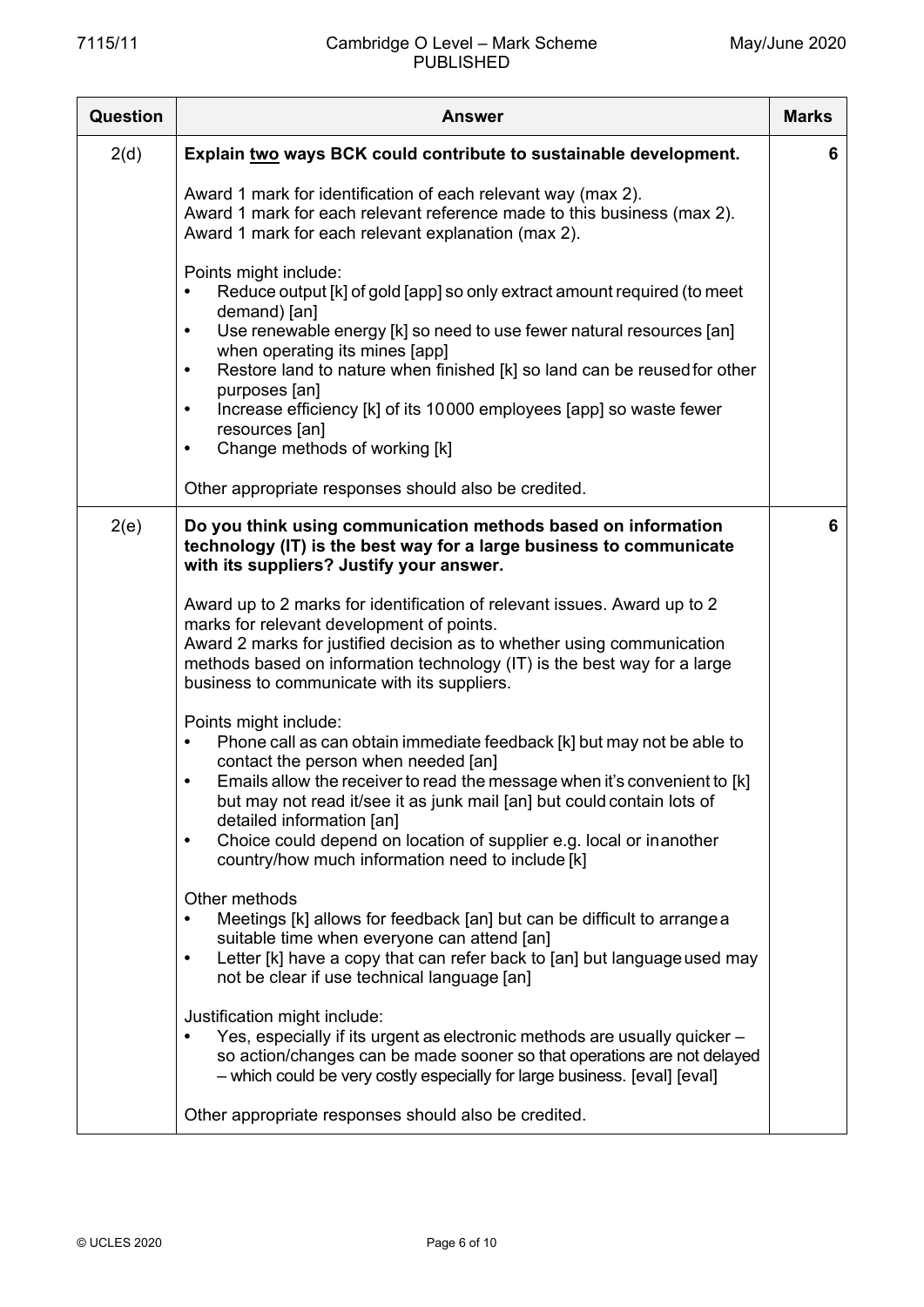### 7115/11 Cambridge O Level – Mark Scheme PUBLISHED

| Question | Answer                                                                                                                                                                                                                                                                                                                                                                                                                        | <b>Marks</b>   |
|----------|-------------------------------------------------------------------------------------------------------------------------------------------------------------------------------------------------------------------------------------------------------------------------------------------------------------------------------------------------------------------------------------------------------------------------------|----------------|
| 3(a)     | Define 'brand image'.                                                                                                                                                                                                                                                                                                                                                                                                         | $\mathbf{2}$   |
|          | Award 2 marks for a full definition. Award 1 mark for a partial definition.                                                                                                                                                                                                                                                                                                                                                   |                |
|          | Unique name of a product that distinguishes it from other products or brands<br>$[2]$                                                                                                                                                                                                                                                                                                                                         |                |
|          | Partial definition e.g. something that makes the product easy to recognise<br>$[1]$                                                                                                                                                                                                                                                                                                                                           |                |
| 3(b)     | Calculate the break-even number of customers for a typical NWA<br>flight. Show your working.                                                                                                                                                                                                                                                                                                                                  | 2 <sup>1</sup> |
|          | Award 2 marks for correct calculation. Break-even: 125 [2]                                                                                                                                                                                                                                                                                                                                                                    |                |
|          | Correct formula and incorrect answer e.g. 2000 / (40 - 24) [1]                                                                                                                                                                                                                                                                                                                                                                |                |
|          | OR fixed cost/selling price – variable cost per unit [1]                                                                                                                                                                                                                                                                                                                                                                      |                |
| 3(c)     | Outline two possible problems for NWA of having a high level of debt.                                                                                                                                                                                                                                                                                                                                                         | 4              |
|          | Award 1 mark for each relevant problem.<br>Award 1 mark for each relevant reference to this business.                                                                                                                                                                                                                                                                                                                         |                |
|          | Points might include:<br>Difficult to arrange additional finance [k] especially as its main source of<br>$\bullet$<br>finance are bank loans [app]<br>High cost of repayment/high expenses [k] making it difficult to keep<br>$\bullet$<br>prices at \$40 [app]<br>Increase financial risk [k] when buying planes [app]<br>$\bullet$<br>Cash flow/liquidity problems [k] despite business being profitable [app]<br>$\bullet$ |                |
|          | Other appropriate responses should also be credited.                                                                                                                                                                                                                                                                                                                                                                          |                |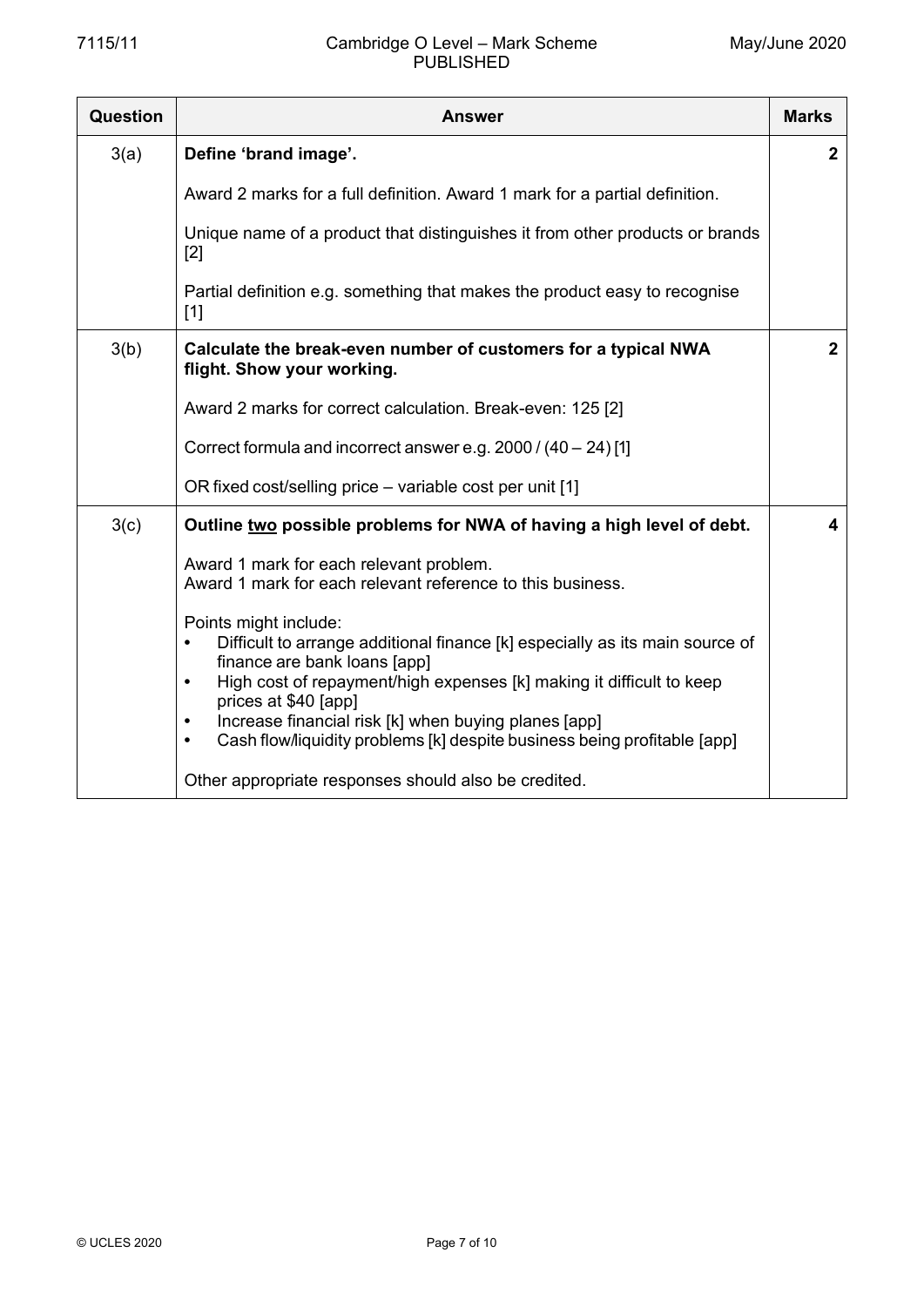| <b>Question</b> | <b>Answer</b>                                                                                                                                                                                                                                                                                                                                                                                                                                                                                                                                                                                                                                                                                                                                                                         | <b>Marks</b> |
|-----------------|---------------------------------------------------------------------------------------------------------------------------------------------------------------------------------------------------------------------------------------------------------------------------------------------------------------------------------------------------------------------------------------------------------------------------------------------------------------------------------------------------------------------------------------------------------------------------------------------------------------------------------------------------------------------------------------------------------------------------------------------------------------------------------------|--------------|
| 3(d)            | Explain how two methods of sales promotion could increase sales for<br>NWA.                                                                                                                                                                                                                                                                                                                                                                                                                                                                                                                                                                                                                                                                                                           | 6            |
|                 | Award 1 mark for identification of each relevant method (max 2).<br>Award 1 mark for each relevant reference made to this business (max 2).<br>Award 1 mark for each relevant explanation (max 2).                                                                                                                                                                                                                                                                                                                                                                                                                                                                                                                                                                                    |              |
|                 | Points might include:<br>Sponsorship (of events or clubs) [k] can help boost its reputation [an]<br>$\bullet$<br>thereby helping further improve its brand image [app]<br>Short-term price discounts/special offers [k] aimed at tourists [app] as<br>$\bullet$<br>more people are able to afford/willing to buy as its cheaper [an]<br>Loyalty schemes [k] such as frequent flying programme [app] to<br>$\bullet$<br>encourage customers to return many times [an]<br>Competitions [k] as people may buy more to increase their chances of<br>$\bullet$<br>winning the prize [an]<br>Gifts [k]<br>$\bullet$<br>After sales service [k]<br>$\bullet$                                                                                                                                 |              |
|                 | Other appropriate responses should also be credited.                                                                                                                                                                                                                                                                                                                                                                                                                                                                                                                                                                                                                                                                                                                                  |              |
| 3(e)            | Do you think that having many levels of hierarchy is the best type of<br>organisational structure for a large business? Justify your answer.                                                                                                                                                                                                                                                                                                                                                                                                                                                                                                                                                                                                                                          | 6            |
|                 | Award up to 2 marks for identification of relevant issues. Award up to 2<br>marks for relevant development of points.<br>Award 2 marks for justified decision as to whether having many levels of<br>hierarchy is the best type of organisational structure for a large business.<br>Points might include:                                                                                                                                                                                                                                                                                                                                                                                                                                                                            |              |
|                 | Having levels of hierarchy (tall hierarchy) means a long chain of<br>command [k] which can slow down communication as messages have<br>to pass through many levels to reach the intended person [an] which<br>could slow down decision making [an]<br>Senior managers are more remote from employees [k] which can<br>$\bullet$<br>demotivate employees and lower efficiency/output [an]<br>Managers have fewer employees to supervise [k] which could result in<br>$\bullet$<br>fewer opportunities for delegation [an]<br>Can provide more opportunities for promotion [k]<br>$\bullet$<br>Having a wider structure would lead to a short chain of command/each<br>$\bullet$<br>manager having to be responsible for more people [k] which could mean<br>managers lose control [an] |              |
|                 | Justification might include:<br>No as it could depend on the leadership style of the manager – if they<br>have an autocratic style – a tall structure may be better as this will allow<br>them to have greater control over what all the employees in a large<br>organisation do [eval] [eval]                                                                                                                                                                                                                                                                                                                                                                                                                                                                                        |              |
|                 | Other appropriate responses should also be credited.                                                                                                                                                                                                                                                                                                                                                                                                                                                                                                                                                                                                                                                                                                                                  |              |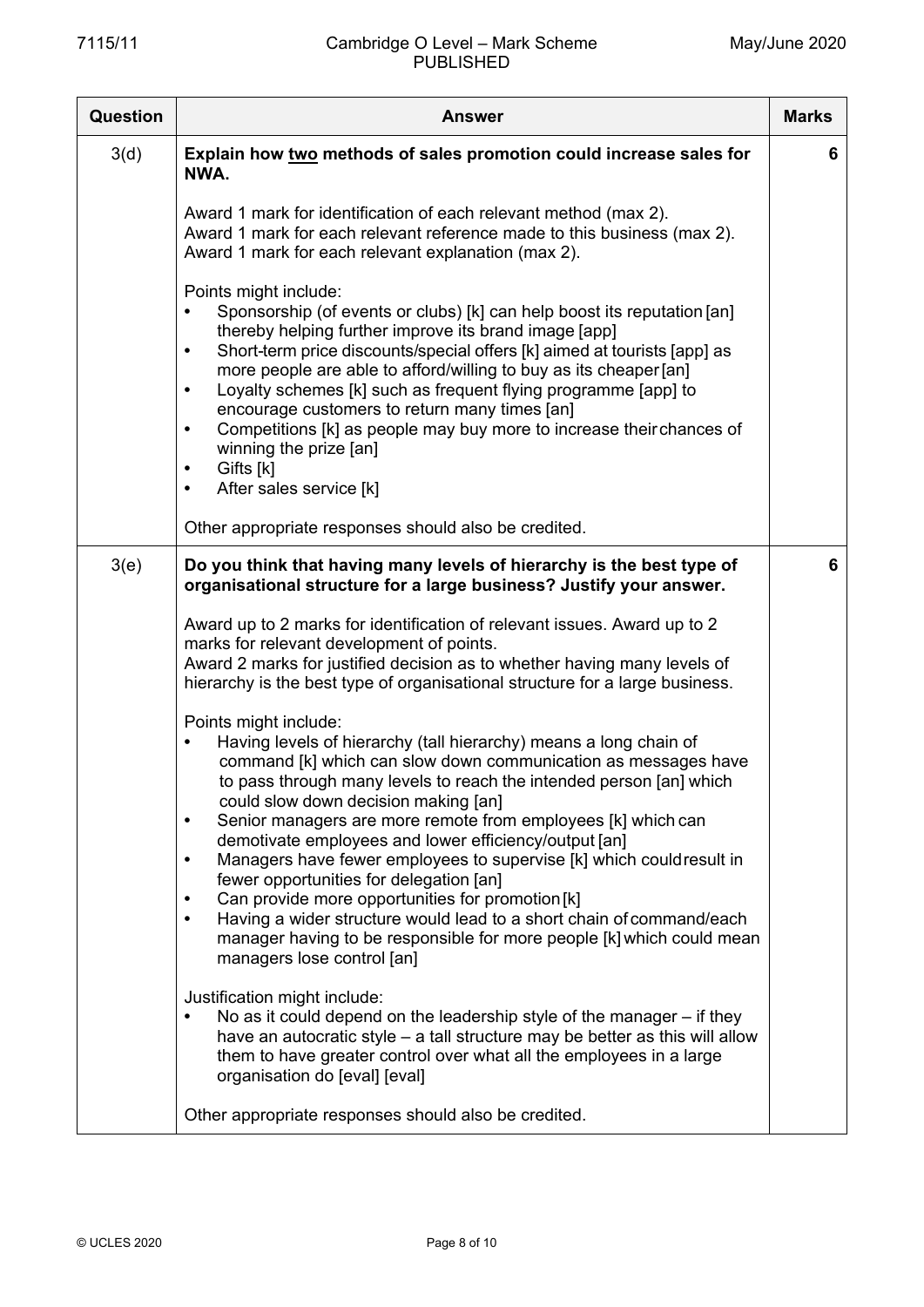| Question | <b>Answer</b>                                                                                                                                                                                                                                                                                                                                                                                                                                                                                                                                                                                                                                               | <b>Marks</b>            |
|----------|-------------------------------------------------------------------------------------------------------------------------------------------------------------------------------------------------------------------------------------------------------------------------------------------------------------------------------------------------------------------------------------------------------------------------------------------------------------------------------------------------------------------------------------------------------------------------------------------------------------------------------------------------------------|-------------------------|
| 4(a)     | Identify two reasons why a government might support business start-<br>ups.<br>Award 1 mark per reason.                                                                                                                                                                                                                                                                                                                                                                                                                                                                                                                                                     | $\boldsymbol{2}$        |
|          | Points might include:<br>reduce unemployment<br>increase competition<br>$\bullet$<br>increase output<br>$\bullet$<br>benefit society<br>$\bullet$<br>small businesses can grow<br>$\bullet$                                                                                                                                                                                                                                                                                                                                                                                                                                                                 |                         |
|          | Other appropriate responses should also be credited.                                                                                                                                                                                                                                                                                                                                                                                                                                                                                                                                                                                                        |                         |
| 4(b)     | State two types of business organisation (other than partnership).                                                                                                                                                                                                                                                                                                                                                                                                                                                                                                                                                                                          | $\overline{2}$          |
|          | Award 1 mark for each type of business organisation.                                                                                                                                                                                                                                                                                                                                                                                                                                                                                                                                                                                                        |                         |
|          | Points might include:<br>sole trader<br>$\bullet$<br>private limited company<br>$\bullet$<br>public limited company<br>$\bullet$<br>franchise<br>$\bullet$<br>social enterprise<br>charity<br>$\bullet$<br>public corporation                                                                                                                                                                                                                                                                                                                                                                                                                               |                         |
|          | Other appropriate responses should also be credited.                                                                                                                                                                                                                                                                                                                                                                                                                                                                                                                                                                                                        |                         |
| 4(c)     | Outline two disadvantages of BMT being a business partnership.<br>Award 1 mark for each relevant disadvantage.<br>Award 1 mark for each relevant reference to this business.<br>Points might include:<br>Unlimited liability/ each responsible for debts of other [k] so if business<br>cannot pay its debts there is risk to the personal assets of each brother<br>[app]<br>Fewer sources of finance (than limited company) [k] restricting plans to<br>$\bullet$<br>expand the watch business [app]<br>Possible disagreements/slower decision making [k] such as whether to<br>$\bullet$<br>import parts [app]<br>Have to share profits [k]<br>$\bullet$ | $\overline{\mathbf{4}}$ |
|          | Other appropriate responses should also be credited.                                                                                                                                                                                                                                                                                                                                                                                                                                                                                                                                                                                                        |                         |